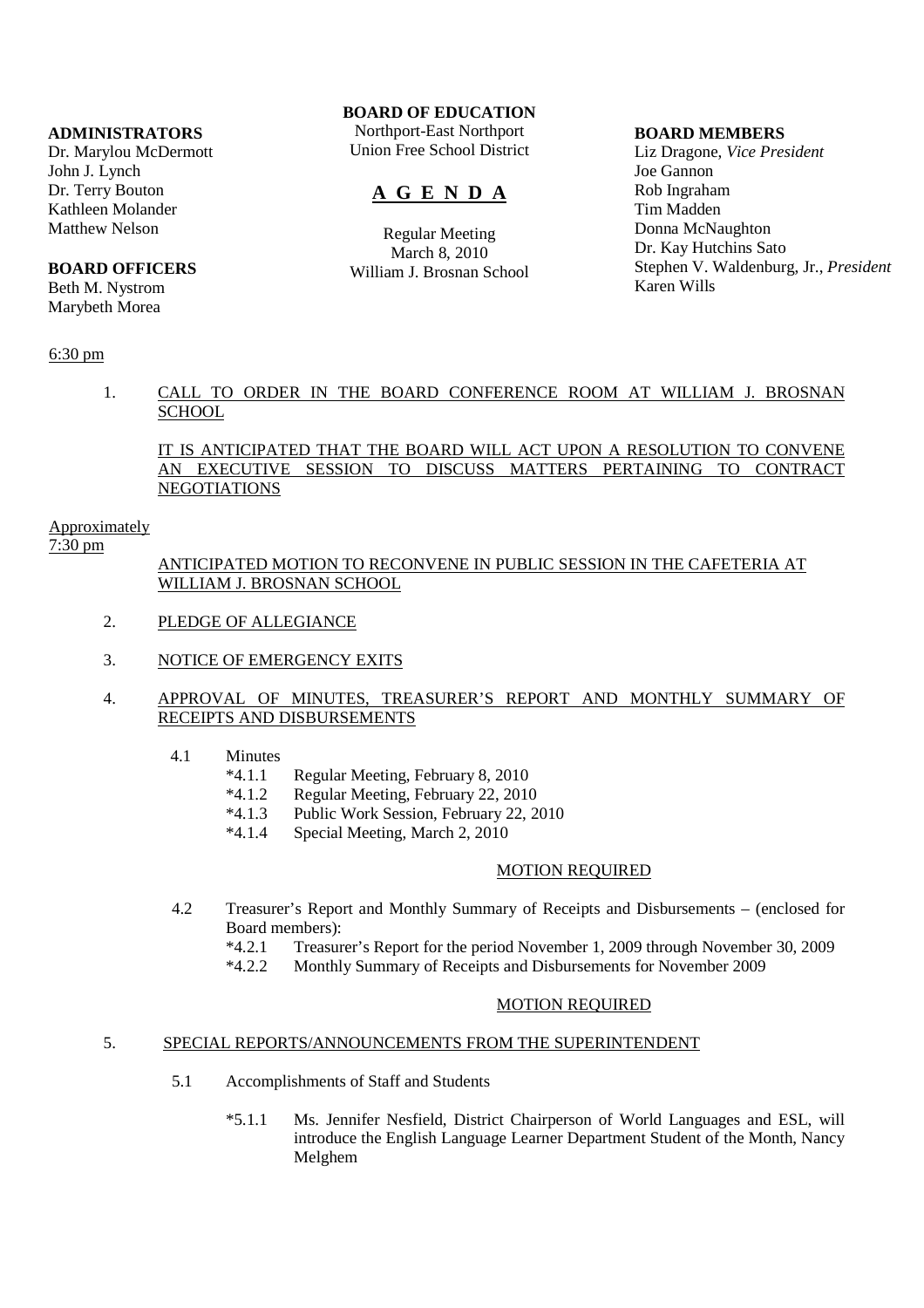\*5.2 Recommendation to receive the Superintendent's proposed budget for 2010-2011 – to be forwarded Friday

## MOTION REQUIRED

### \*5.3 For Information: Upcoming Meetings

#### 6. COMMUNICATIONS

*Please Note: This is the opportunity for persons who had written letters to the Board to speak to the Board regarding the issues raised in their communications. Speakers are asked to keep their comments brief, and to speak for no longer than 5 minutes.*

- 6.1 The following communications were received regarding the budget:
	- \*6.1.1 Email from Mr. Armand D'Accordo, UTN-EN, received March 1, 2010

Email from Ms. Sheila Whitlow, received March 1, 2010

### 7. PUBLIC PARTICIPATION

*Please Note: Community members are invited to share their questions, comments, or concerns with the school board. When speaking, citizens should state their name and address for the record and limit their presentation to 5 minutes. Where possible, the board will answer factual questions immediately. A written response may be provided when information is not available. If a response would involve discussion of board policy or decisions which might be of interest to citizens not present at the meeting, the board may place the item on a future meeting agenda*.

### 8. SUPERINTENDENT'S REPORT, GENERAL - FOR BOARD ACTION

8.1 Recommendation to approve the following Personnel Schedules:

| $*8.1.1$ Schedule A    | $\sim 10^{-10}$ m $^{-1}$ | Certified Staff                |
|------------------------|---------------------------|--------------------------------|
| $*8.1.2$ Schedule C    | $\sim 10^{-10}$           | <b>Salary Transfers</b>        |
| $*8.1.3$<br>Schedule D | $\sim$                    | Extra Pay                      |
| Schedule J             | $  \,$                    | Committee on Special Education |
|                        |                           |                                |

#### MOTION REQUIRED

8.2 Recommendation to receive for a second reading and adopting the following textbook:

| Biology Concepts & Connections $6th$ Edition | AP Biology      |
|----------------------------------------------|-----------------|
| Campbell, Reece, et. al Pearson              | Grade 11 and 12 |

#### MOTION REQUIRED

8.3 Recommendation to approve the following resolution:

 "BE IT RESOLVED, that in accordance with Board Policy and State Regulation, the Board of Education approve the appointment of Mr. Eric Nachman to serve as Impartial Hearing Officer for the purpose of conducting an impartial hearing in accord with Policy 4321, Program for Students with Disabilities Under IDEA"

#### MOTION REQUIRED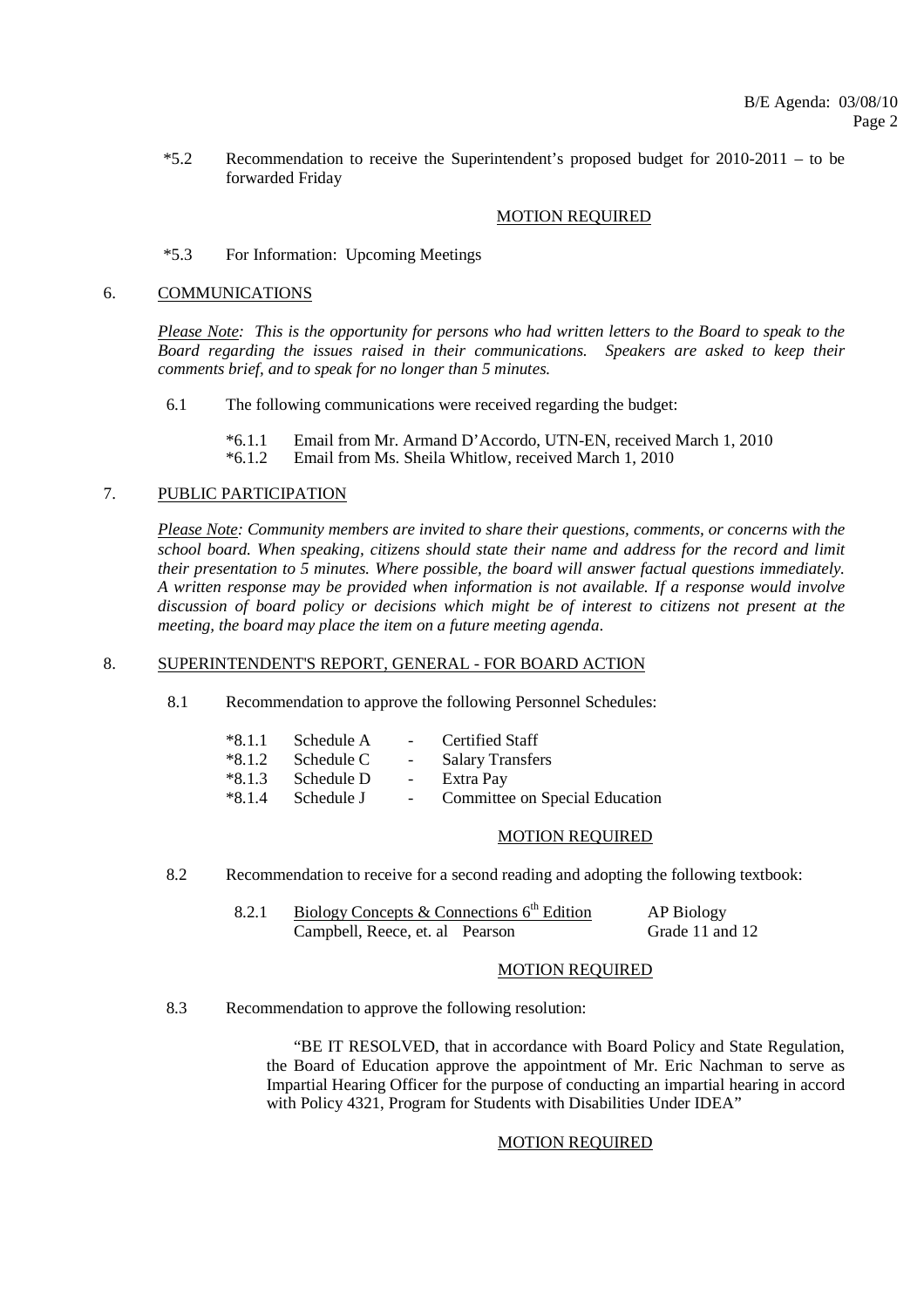\*8.4 Recommendation to receive for a first reading revisions to the following policy:

Policy #6690 – *"Audit Committee"*

## MOTION REQUIRED

\*8.5 Recommendation to receive for a first reading revisions to the following policy:

Policy #2250 – *"Board Committees"* (new numbering system – old number 8130)

## MOTION REQUIRED

### 9. SUPERINTENDENT'S REPORT, FINANCIAL - FOR BOARD ACTION

9.1 Recommendation to take specified action on the following BIDS:

EDUCATIONAL

- \*9.1.1 Award Medical Supplies and Equipment
- \*9.1.2 Award Athletic Supplies and Equipment
- \*9.1.3 Award Science Supplies and Equipment

### MOTION REQUIRED

- 9.2 Recommendation to receive the following donations to the District:
	- 9.2.1 \$100.00 from the Ronde Family to the Deborah A. Shavalier Memorial Scholarship Fund

#### MOTION REQUIRED

- 9.3 Recommendation to authorize the Board President to sign a contract with the following district to provide Health Services for Northport-East Northport students attending school in that district during the 2009-2010 school year:
	- 9.3.1 West Islip Public Schools, six (6) students attending St. John the Baptist High School @ \$635.25, totaling \$3,811.50

## MOTION REQUIRED

#### 10. SUPERINTENDENT'S REPORT - FOR INFORMATION ONLY

- 10.1 Student Activity Account Reports for November and December 2009, and January 2010
	- \*10.1.1 Northport High School
	- \*10.1.2 East Northport Middle School
	- \*10.1.3 Northport Middle School
- $*10.2$  Schedule H Use of Facilities
- \*10.3 Schedule I Home Instruction
- \*10.4 Investment Report for the period November 2009
- \*10.5 Monthly Revenue and Budget Status Report as of November 2009